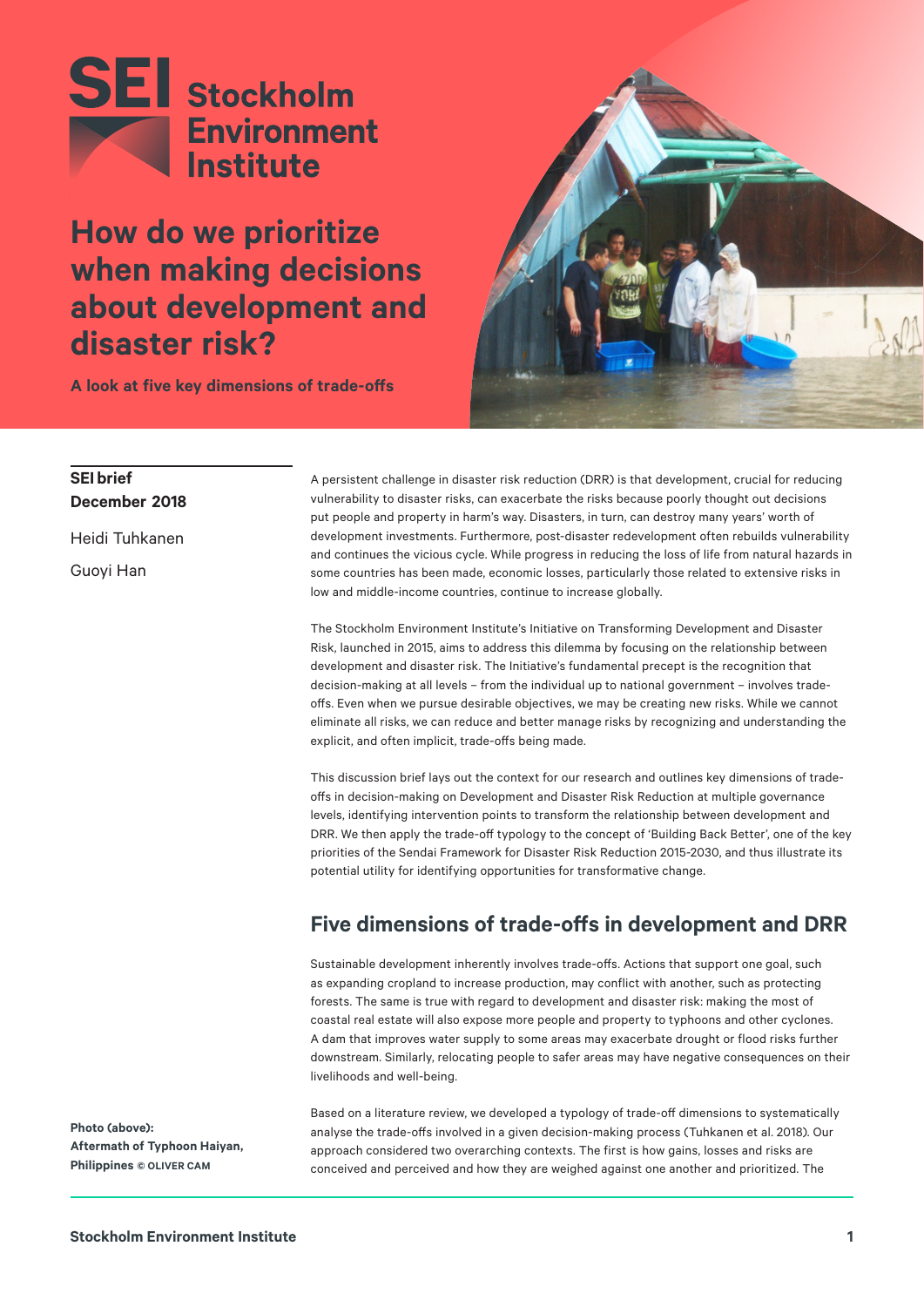| <b>Trade-Off Dimension</b><br>and Definition                                      | <b>Examples of Trade-Offs</b>                                                                                                                                                                                                                                                                                                                                                                                                                                                                                                                             | <b>Examples of Key Questions to Explore</b><br>the Dimension                                                                                                                                                                                                                                                                                                                     |
|-----------------------------------------------------------------------------------|-----------------------------------------------------------------------------------------------------------------------------------------------------------------------------------------------------------------------------------------------------------------------------------------------------------------------------------------------------------------------------------------------------------------------------------------------------------------------------------------------------------------------------------------------------------|----------------------------------------------------------------------------------------------------------------------------------------------------------------------------------------------------------------------------------------------------------------------------------------------------------------------------------------------------------------------------------|
| Aggregation: The<br>aggregation of<br>development and DRR<br>gains and losses     | • Competing needs: when other needs or<br>goals compete with DRR for funding/<br>resources<br>• Conflicting goals: when DRR is and other<br>objectives, such as economic development,<br>are perceived to conflict                                                                                                                                                                                                                                                                                                                                        | • What are the goals and needs, and how are<br>they defined?<br>• What are the losses, and are they<br>anticipated?<br>• How are gains and losses measured or<br>quantified?                                                                                                                                                                                                     |
| Participation: The<br>distribution of participation<br>and power                  | • Role of structures: the extent to which<br>processes and structures incentivize<br>cooperation vs. competition<br>• Resource limitations: how to design<br>effective participation with limited<br>resources (skills, time, finances, etc.)<br>• Decision-making power: whether<br>participation enables the ability to<br>influence decisions and challenge the<br>status quo                                                                                                                                                                          | • How participatory and collaborative are key<br>processes?<br>• How is decision-making power distributed?<br>• How are those who stand to directly gain<br>and lose engaged?<br>• What transparency, accountability,<br>monitoring and evaluation mechanisms are<br>in place?                                                                                                   |
| <b>Equity:</b> The equity of<br>decision-making processes<br>and outcomes         | • Allocation of benefits/assistance:<br>· differing definitions and criteria used<br>for determining distribution of benefits,<br>including local and external definitions of<br>equity; balancing needs-based assistance<br>post-disaster with the incentivizing of<br>pre-disaster risk mitigation and prevention<br>activities.<br>• Structural influence on risk: the impact<br>of different development pathways, e.g.<br>market led economic development, and its<br>influence on the ability of different actors<br>to deal with risks and impacts | • How equitable is the distribution of<br>expected/desired gains and anticipated<br>losses?<br>• To what extent are impacts on vulnerable<br>and/or marginalized groups in society<br>explicitly considered?<br>• To what extent does the economic<br>development pathway influence equity and<br>resilience?                                                                    |
| <b>Time:</b> The balancing of<br>near and long-term goals,<br>costs, and benefits | • Pursuing short-term vs. long-term goals:<br>compatibility of the impacts of goals across<br>time<br>Risks related to immediate disaster<br>interventions: the pressures, benefits and<br>risks related to acting quickly versus acting<br>later based on further assessment                                                                                                                                                                                                                                                                             | • What time frames for goals, costs, and<br>benefits are being considered and what<br>takes priority?<br>• What are the potential impacts beyond the<br>time frame?<br>• How compatible are short- and long-term<br>goals, gains, and losses?<br>• How compatible are proactive and reactive<br>plans and goals?<br>• Are future costs and benefits appropriately<br>discounted? |
| Risk: Prioritizing reduction<br>of multiple risks                                 | • Prioritizing between risks, especially in<br>uncertain situations: impacts of single<br>risk reduction on other interrelated risks<br>(hazard and non-hazard)<br>• Shifting of risks: impacts of one actor's<br>risk reduction for other actors, locations or<br>general system resilience                                                                                                                                                                                                                                                              | • What are the known risks (hazard and non-<br>hazard related)?<br>• How are individual risks interrelated and<br>linked to general system resilience?<br>• How is managing/reducing risks<br>prioritized?<br>• What are the underlying assumptions of<br>(multi-) risk assessments?                                                                                             |

## **Table 1: A typology framework for trade-offs in development and DRR**

*Source: Tuhkanen et al. 2018, modified by authors*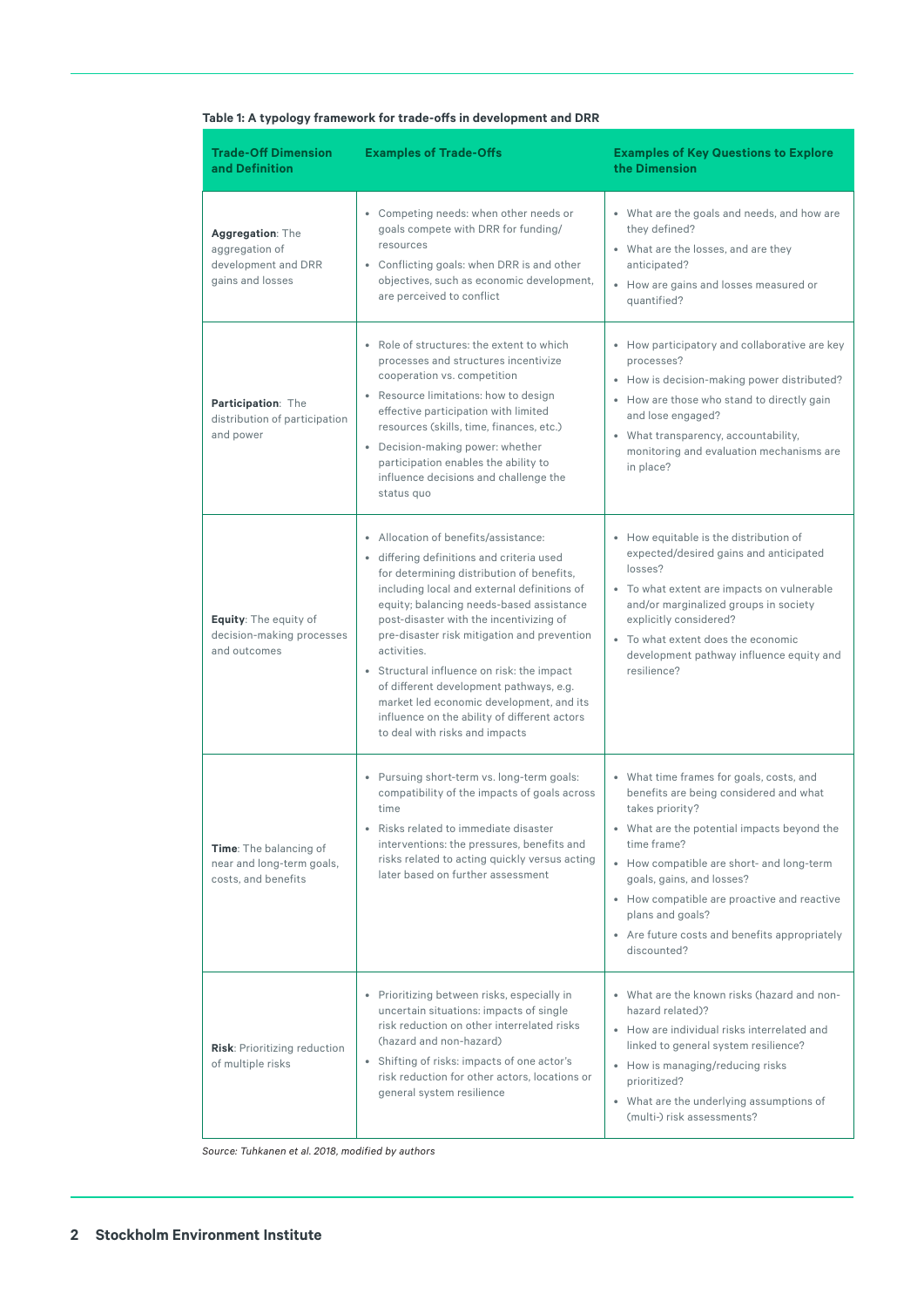second is the processes through which development and disaster risk related trade-offs are framed, deliberated and negotiated. Our trade-off typology framework includes key questions reflecting the overarching contexts, as well as a definition and examples for each trade-off dimension (Table 1).

#### **1. The aggregation dimension**

The aggregation dimension concerns the review and evaluation of overall gains and losses – how they are conceived, how they are reflected in our higher-level objectives and how we balance between potentially conflicting objectives. The objectives of economic growth and of development and DRR are often at odds – either directly conflicting with each other or competing for resources. For example, a development such as a large hydropower project that results in profits and increased access to energy might impede other sustainable development goals due to resulting social, ecological or disaster risks.

The prioritization of certain objectives in decision-making is also at times determined or influenced by external funding sources and investment, rather than actual needs. This is especially true in low and middle-income countries where there may be a greater need for funding, but weaker regulation to safeguard against the accumulation of risk. In some cases, regulations or measures to reduce disaster risk can actually be perceived as an obstacle to economic development or growth.

The key consideration is acknowledging from the outset of a process that there are multiple and sometimes competing goals, such as economic development or growth and DRR, and deciding how to measure the gains, losses and risks. Decisions also need to be made weighing their gains and losses, including their indirect and unintended, but potential, impacts. Broad monitoring of disaster losses, including those from extensive disasters, in relation to development gains can ensure that benefits are accruing faster than risks.

Predicting impacts is often not straightforward, and integrated assessments in the planning phase are needed. These processes may also identify more holistic approaches to development and disaster risk decision-making – approaches that achieve the desired benefits without exacerbating risks.

#### **2. The participation dimension**

The participation dimension focuses on the process of decision-making – who gets to be part of the decision-making process, and do some people have more sway than others? Inclusion and power relations can shape the agenda and determine whose interests are considered and prioritized. Understanding participatory structures is a key step in achieving transformative change. However, the people affected by interventions – and sometimes even national governments – often do not have a meaningful say in development or DRR investment decisions.

Governance structures can range from highly hierarchical, with top-down decision-making, to very inclusive and bottom-up. The appropriate level and means of involvement need to be determined in each situation. Inclusive processes will involve a wide range of stakeholders, including local governments, community-based organizations and marginalized people.

However, inclusivity can come at the cost of efficiency, and additionally can face resistance from those who have a vested interest in maintaining the status quo. Furthermore, effective stakeholder involvement requires extra effort and skills, as well as established networks to identify and connect with relevant actors. Despite these obstacles, these processes can result in long-term resilience and success.

Good governance systems also need to be transparent, predictable and accountable to the people. When decision makers are protected and separated from the outcomes of their actions, they may lack incentive to minimize risks.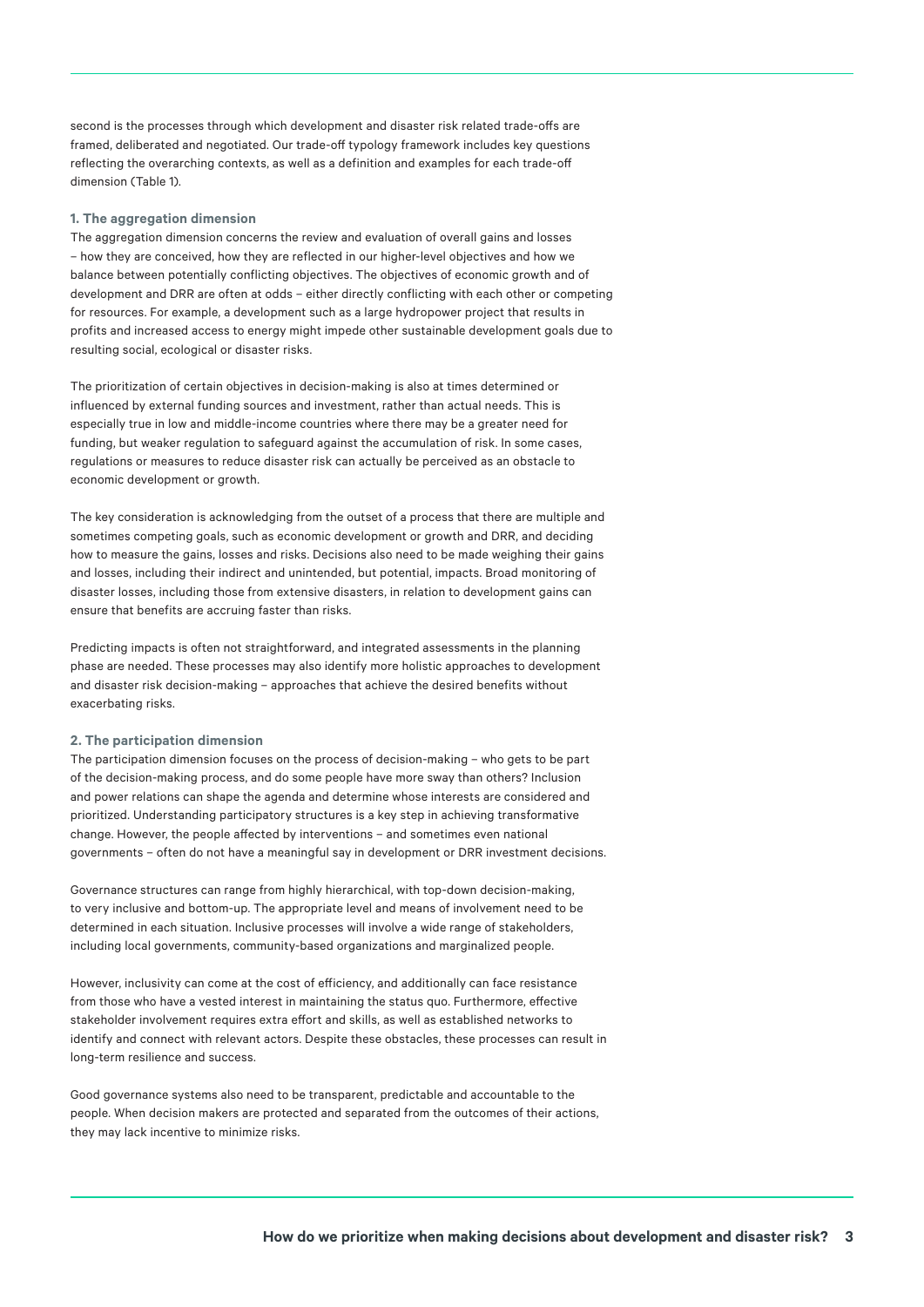#### **3. The equity dimension**

The equity dimension can be distinguished from participation through its definition as the balancing of the needs of different groups, as well as the distribution of benefits, losses and risks from decisions and resulting actions. Decisions about development and disaster risk are unlikely to affect everyone equally. There may be distinct winners and losers, and the benefits or harms may be unevenly distributed based on geographical space as well as social dimensions. In low and middle-income countries, disasters tend to disproportionately affect small businesses and low-income households and communities, as well as those working in the informal sector and living in informal settlements. These populations have very limited capacity to reduce their risks through physical, political, technical or financial means.

Although there is no consensus around determining equitability, it is recognized that decreasing disaster risk requires protecting the needs of those most vulnerable – the poor and marginalized and those in high-risk areas. This protection is also key to sustainable development and equitable resilience.

Working with a broad range of stakeholders to develop a shared goal or vision of equitable resilience that guides planning and investment can produce more equitable outcomes. Regulations that support risk prevention and risk-sharing mechanisms, such as mandatory insurance, can also help to spread the costs of disaster loss across society and make insurance accessible to a broader market. As with the participation dimension, shifting the distribution of gains and losses can face high resistance. However, this identification of the winners and losers of current policies and decision-making processes is crucial to altering the relationship between development and disaster risk.

#### **4. The time dimension**

The time dimension relates to the consequences of decision-making: how does distribution of risks, gains and losses play out over time? Choices that maximize benefits today may impose high costs in the future. Greenhouse gas emissions are a prime example: burning fossil fuels today may boost economic output, but it also changes the climate, with adverse disaster related repercussions for society, the environment, and the economy. The challenge is to weigh the costs against the benefits, both for ourselves and future generations.

We know that people and businesses are often predisposed to favour short-term over long-term gains. Furthermore, the future threat is uncertain: we don't know precisely how the climate will change and how it will affect us, or what solutions will become available at a later date. At the same time, the value of potential future gains and losses might be less than their value today. As the long-term implications of decisions are often difficult to discern, and in turn less valued, they are typically outweighed by the potential for short-term gains.

Effectively addressing the time dimension of trade-offs requires three types of analysis: consideration of future disaster risks in both public and private decision-making processes; methodical assessment of potential long-term losses and benefits of alternatives, even when insurance is available; and careful selection of an appropriate time frame and of suitable discount rates on future value. It is important to recognize that such an approach may not come naturally: politics and planning occur in specifically timed cycles, and decision makers may have strong incentives to focus on the near term.

#### **5. The risk dimension**

The risk dimension concerns how we prioritize among risks and how prioritization aligns across governance levels. In any given decision at any level of decision-making – individual, community, national or international – there may be more than one risk that needs to be addressed, including social, environmental, political and economic risks. Climate change is further altering the risk landscape. As well, there are different types of disaster risks and more than one may be relevant to a particular location. Disaster risks, for example, may be intense and severe but relatively uncommon; extensive and frequent but not very severe; or multi-hazard, involving several risks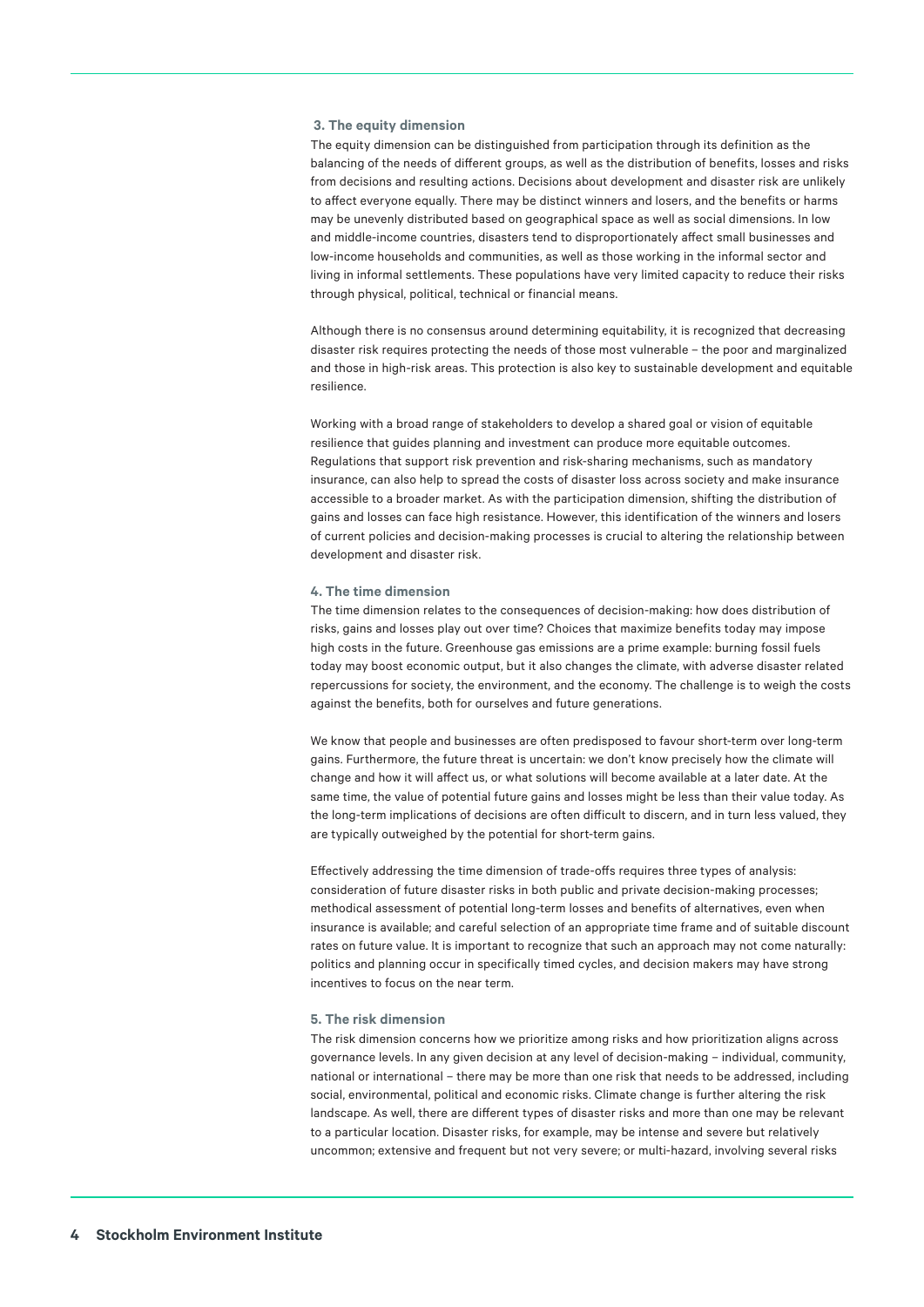### **THE 5 TRADE-OFF DIMENSIONS APPLIED TO BUILD BACK BETTER**

The concept of Build Back Better starts from the recognition that rebuilding after a disaster provides an opportunity to correct past mistakes and to lay the foundation for more resilient future development. Yet choosing to build back better is not as simple as it sounds. It involves real trade-offs that funders and development partners may not always recognize and can result in misallocation of funds, ineffective solutions and even strong resistance. The typology of dimensions can help us understand and address those trade-offs.

The **aggregation** dimension can highlight an imbalance in redevelopment response that favours some high-level objectives, such as decreased disaster risk, over an integrated perspective. For example, relocation of residents to safer areas may undermine their livelihoods and community development.

The balance between sufficient and efficient **participation** in decision-making is a significant challenge in the redevelopment phase as not everyone, including those affected, can be involved. Often, those that are affected by decisions related to relocation, land use, or regulations are simply communicated to, rather than engaged. This impedes understanding of community needs and creation of a shared vision. Top-down reconstruction processes have been shown to produce poorer results than more inclusive ones. External actors and funding sources are often involved in the redevelopment process, sometimes with their own agendas. Thus, there is a risk that key decisions are made with little input from the affected people.

Attention to the **equity** dimension can highlight disparities in how people are affected by the rebuilding process, which are often overlooked. In addition to being affected by the disaster differently, various groups in society have different starting points in terms of their capacities for coping and rebuilding after a disaster. Specific groups, such as children, women, elderly, ethnic minorities, gender minorities, informal settlers and people with disabilities may have differentiated needs and may also face challenges engaging in official participatory processes.

The **time** dimension is particularly prominent and problematic in post-disaster response situations. People want quick solutions to decrease their suffering and get back on their feet. There is high pressure on authorities to make decisions, often in cases where sufficient

information or capacities are not available, and within a context of high uncertainty. At the same time, the period following a disaster is a window of opportunity to build back better in a way that addresses previous disaster risks and avoids creating new long-term risks.

In the post-disaster redevelopment phase, the **risk** dimension can manifest itself in decisions about how to account for risk in big picture processes such as urban planning, but also smaller scale community development. For example, disparities between priorities highlighted in expert risk assessments used by authorities and risks prioritized by households can lead to a situation where relocation fails to meet the needs of those relocated and they return to their former areas. Experts may not be aware of the historical, social, cultural, security and power contexts that can determine which risks are perceived as most important.

It is clear that decisions made in the post-disaster redevelopment phase must be strategic and have long-term implications. From the start, there should be recognition of the multiple policy-related goals involved in this phase. Impact assessments of potential alternatives should include direct and indirect social, economic and environmental aspects. Preparation and assessment of potential contingency plans that takes place prior to hazard events can alleviate some of the time pressure during response. Co-developing plans with stakeholders also improves communities' understanding of their risks and supports them in thinking through tough future decisions and identifying potential mitigation measures. It also helps avoid misaligned strategies.

Integrating multi-level stakeholder engagement into the early stages of planning and development processes lays a foundation for effective and efficient engagement and co-development with the stakeholders through existing networks. It can also provide a good base for understanding the local context, which helps avoid misaligned strategies among authorities, communities and external actors and can minimize unintended negative social impacts of interventions. Though it does not eliminate time pressures during response, frontloading preparation work allows for post-disaster time to be spent on the situation assessment and adaptation of pre-existing plans to the current situation on the ground.